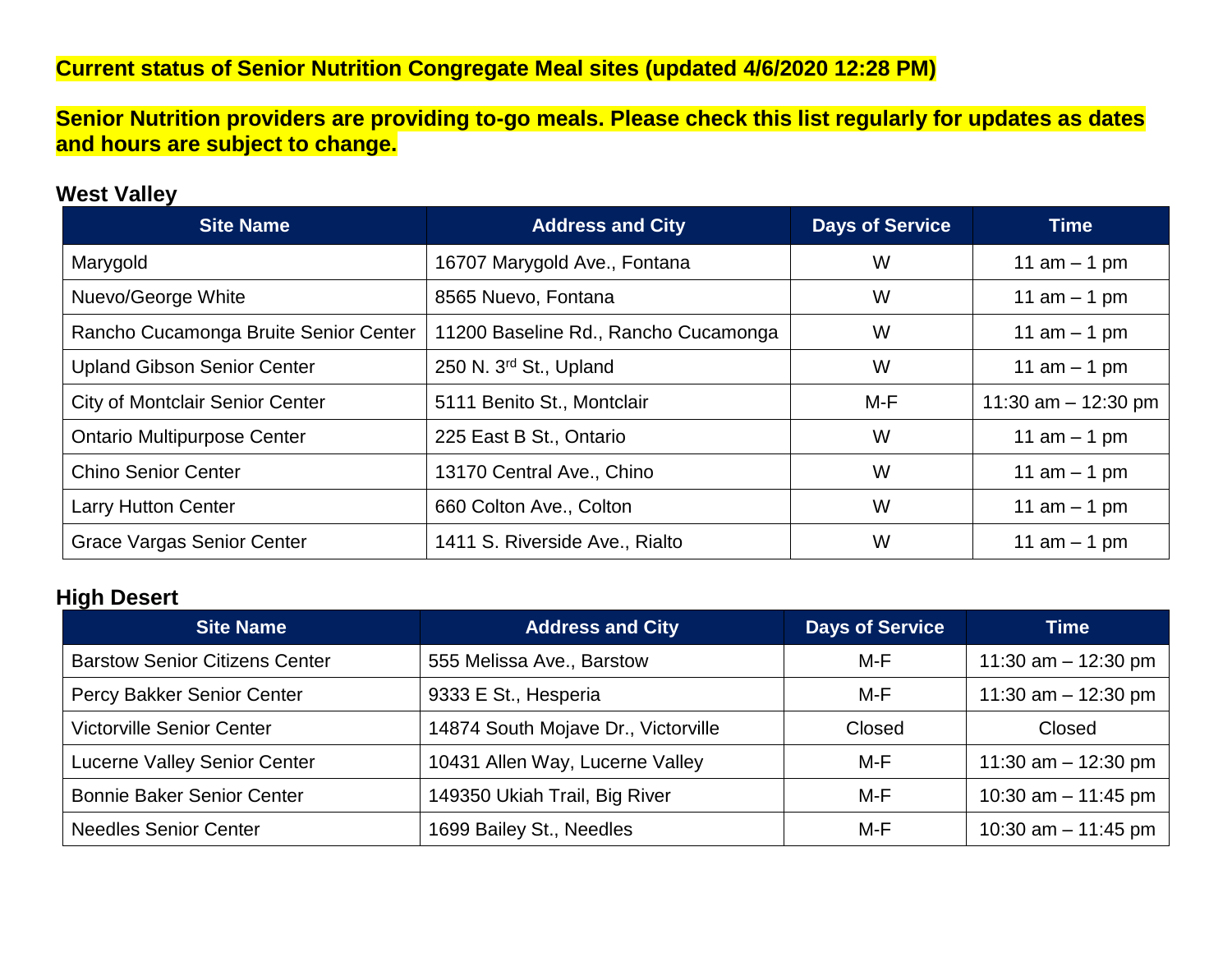# **East Valley**

| <b>Site Name</b>                       | <b>Address and City</b>                       | <b>Days of Service</b> | <b>Time</b>           |
|----------------------------------------|-----------------------------------------------|------------------------|-----------------------|
| <b>Highland Senior Center</b>          | 3102 East Highland, Highland                  | M-F                    | 11:30 am $-$ 12:30 pm |
| Perris Hill Senior Center              | 780 East 21 <sup>st</sup> St., San Bernardino | M-F                    | 11:30 am $-$ 12:30 pm |
| Casa de la Vista Senior Apartments     | 686 E. Redlands Blvd., Redlands               | W                      | 11 $am - 1 pm$        |
| <b>Grand Terrace Senior Center</b>     | 22627 Grand Terrace Rd., Grand Terrace        | W                      | 11 $am - 1 pm$        |
| Loma Linda Nutrition Site              | 25571 Barton Rd., Loma Linda                  | W                      | 11 $am - 1 pm$        |
| <b>Mentone Senior Center</b>           | 1331 Opal Ave., Mentone                       | Closed                 | Closed                |
| <b>Redlands Community Center</b>       | 111-A West Lugonia, Redlands                  | W                      | 11 $am - 1 pm$        |
| Yucaipa Scherer Senior Center          | 12202 First St., Yucaipa                      | W                      | 11 $am - 1 pm$        |
| 5 <sup>th</sup> Street Senior Center   | 600 West 5 <sup>th</sup> St., San Bernardino  | M-F                    | 11:30 am $-$ 12:30 pm |
| <b>Lytle Creek Community Center</b>    | 380 South K St., San Bernardino               | M-F                    | $12:15 - 1:15$ pm     |
| <b>New Hope Family Center</b>          | 1505 West Highland, San Bernardino            | M-F                    | 11:30 am $-$ 12:30 pm |
| <b>Rudy Hernandez Community Center</b> | 222 North Lugo Ave., San Bernardino           | M-F                    | 11:30 am $-$ 12:30 pm |

## **Mountains**

| <b>Site Name</b>              | <b>Address and City</b>             | <b>Days of Service</b> | Time'                   |
|-------------------------------|-------------------------------------|------------------------|-------------------------|
| San Moritz Lodge              | 24640 San Moritz Dr., Crestline     | Tues, Thurs, Fri       | $12:00 - 1:00$ pm       |
| <b>Big Bear Senior Center</b> | 42651 Big Bear Blvd., Big Bear Lake | M-T-W-F                | $12 - 12:30 \text{ pm}$ |